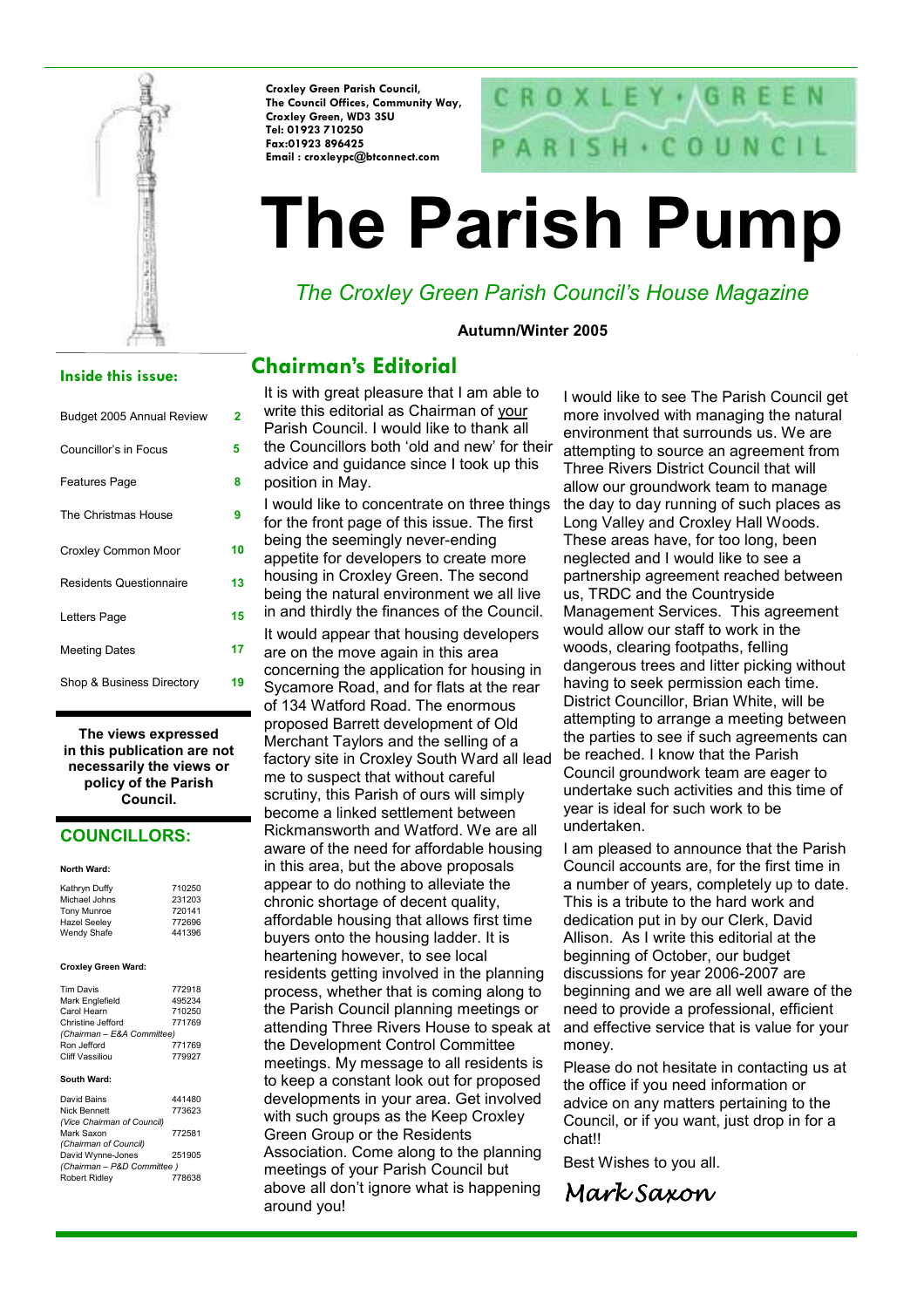#### So who spotted the deliberate mistake!

Do you remember the article in the last Edition of the Parish Pump about the total length of all the footpaths? The article said there were 63 miles of footpaths in the Parish. In fact, the total length of the 18 footpaths is 5 miles.

One resident noticed this and phoned in to the Office. Another regular contributor to the Parish magazine, "Bess", your local 'Rover Reporter' (see letters page), also spotted it but having 4 legs, 5 miles seems like 63! This has given us the idea for a competition. In this Edition there is another deliberate mistake—can you find it?

If you do spot the deliberate mistake send your answer by post, email or simply drop in to the Parish Office with your contact details (name, address and telephone number) and those with the correct answer will go into a draw to win a framed copy of the Parish Map worth about £46. (The competition is not open to Councillors, staff or their families!)

#### Chairman's Charities for 2005

At their meeting on 30 June, the Council agreed that the charities benefiting from the Parish Council's fund raising activities during 2005 will be the Croxley Sunnyside Club and the Alzheimer's Society. The charities were selected from a list of 15 charities put forward for consideration by Councillors and staff.

The Croxley Sunnyside Club, funded out of voluntary contributions, caters for some 30 local people with disabilities. They meet regularly at the Red Cross Centre in Croxley Green. The Alzheimer's Society is the leading care and research charity for people with dementia.

The Chairman of the Council, Mark Saxon said, "I am delighted that these two very worthy groups have been chosen this year and that during the course of the year we can raise plenty of money for them."

The Parish Council has raised over £3,500 for charity over the last four years. See Page 7.

#### Budget 2005—Annual Review

The Parish Council's budget for this year is £197,287 gross. The Precept, the monies collected by Three Rivers District Council (TRDC) through your Council Tax and given back to the Parish to deal with local matters, is £187,137. The difference, £10,150, is money generated externally by the Parish to assist in its operations. External generation of funds will become an important feature in the future.

So far this year there have been a number of projects previously agreed by your Council that have been 'sitting in the wings' for some time with no action. Grants that had

been received for works on footpaths had not seen those works progressed but now they are completed. In the Spring edition of this magazine, we reported about the delivery of the wood chipper. In this issue, on page 9, you will see the practical benefits this has brought—an environmental friendly way of dealing with all the necessary coppicing that the Parish Council undertakes to maintain The Green, the footpaths and hedges—to keep Croxley special.

The current position is:

Finance & Administration—Budget £155,717; Spent to date £95,604

Planning & Development—Budget £9,440; Spent to date £4,556 Environment & Amenity—Budget £30,130; Spent to date £5,339.

Under the terms of the lease that the Parish has with TRDC, the Offices have been externally refurbished. This refurbishment should be undertaken every 5 years externally— it should have been done twice by now, but better late than never! The Parish accounts from the financial year 2001-02 to 2004-05 are now all up to date with the most recent waiting external audit clearance.

#### Compostable Waste Collection (Brown Bin)

Do you know what you can/cannot put in your brown bin?

#### Yes please!

- Cardboard food packaging (including cereal packets)
- Brown cardboard
- Envelopes (not with plastic windows) and shredded paper. Grass cuttings.
- Toilet/kitchen roll centres and egg cartons
- All food scrapings/peelings including bones (raw and cooked)
- Tea bags and coffee grounds
- Fruit and vegetable waste
- Woody prunings (max dia3"/80mm)
- Real Christmas trees
- Straw/hay (including the bedding of small animals eg guinea pigs/hamsters)
- No thank you!
- No waxed or plasticized cardboard (milk and fruit juice cartons, washing powder boxes etc
- Telephone directories
- Cat litter and dog faeces
- Ash, soil, fabrics
- Vacuum cleaner bags and dust
- Treated wood (fence panels, painted doors/wood)
- Hardcore, bricks and stones
- Other household waste and recycling

If you have any enquiries regarding the schemes which Three Rivers District Council provide, please call on 01923 776611 or e-mail enquiries@threerivers.gov.uk.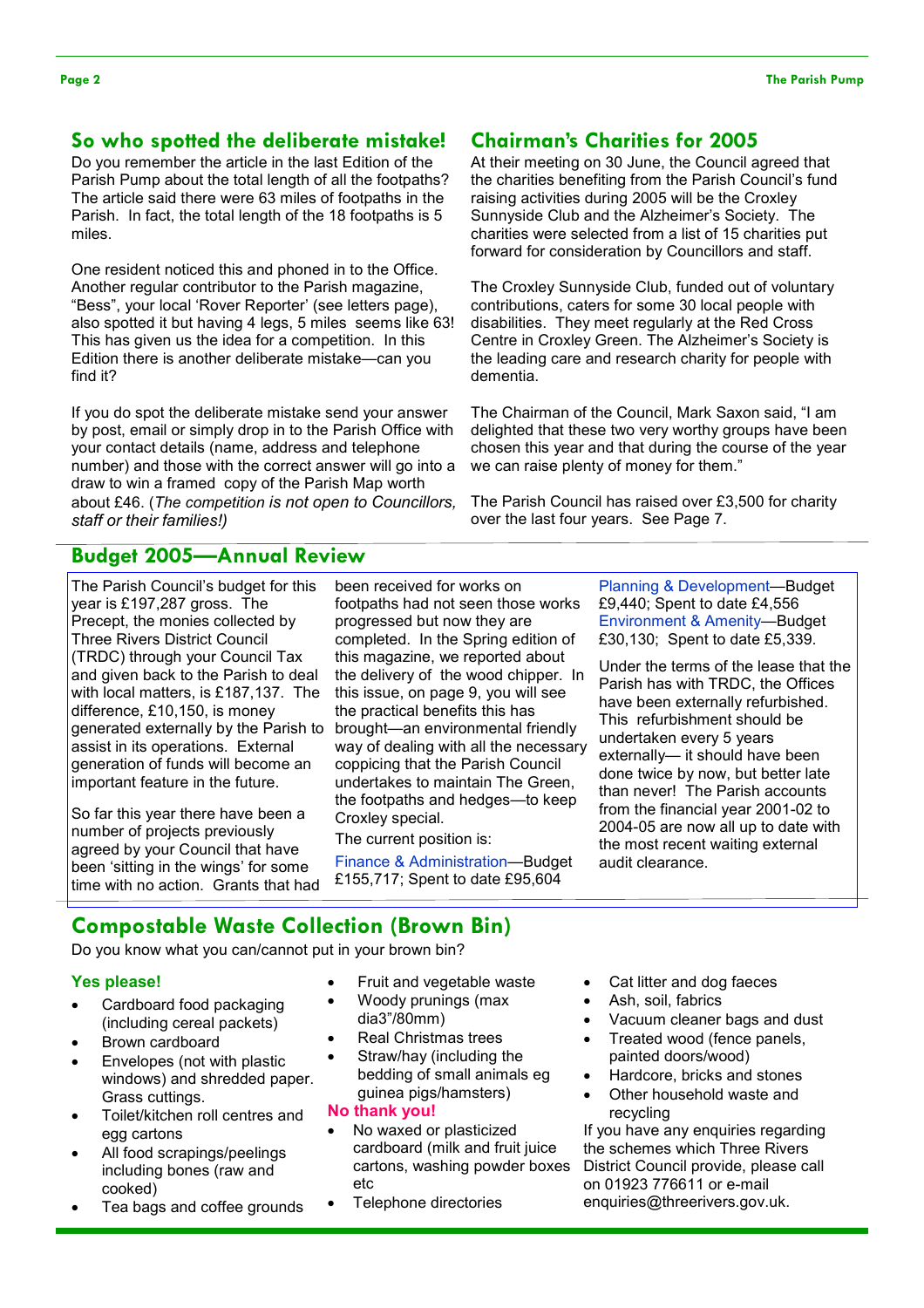## 13th Annual Garden Competition—Results FRONT GARDENS



SMALL BACK GARDENS



LARGE BACK GARDENS





1st - Mr Jeffs 2nd - Mrs Bawcutt 3rd - Mr & Mrs Edwards





1st - Mr S Chester 2nd - Mr Jeffs 3rd - Mr & Mrs Edwards





Highly Commended



1st - Mr Crossley 2nd - Mr & Mrs Martin 3rd - Mr Mays





The prize giving evening for the Garden Competition was held on Thursday 22 September in the Council Offices. The combination of drinks, nibbles and gardeners made for a very convivial evening. All competitors were invited and enjoyed the displays of photographs of the winners gardens and others. The prizes were presented by our Chairman—Mark "One Tomato" Saxon. Our special thanks go to all our judges. Cllr Hazel Seeley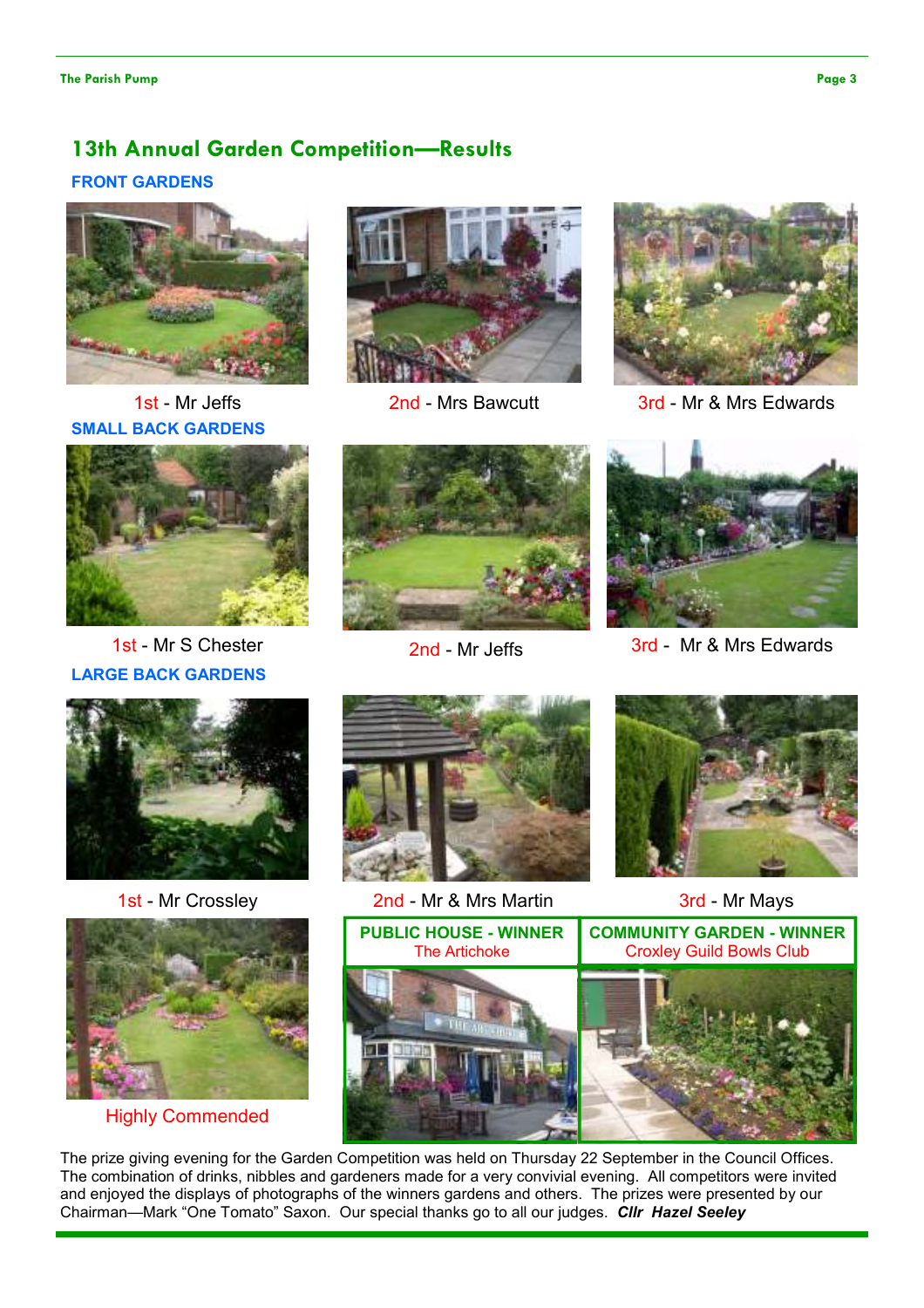

#### Looking for a new leisure activity?

Why not buy a Discover Scuba course!

Drop in and enquire about the wide range of courses on offer, from beginners to advanced.

The one stop shop for the sales and professional servicing of all your scuba diving equipment.

125 New Road, Croxley Green, Hertfordshire WD3 3HU

Tel: 01923 777700

www.croxleydivers.co.uk

# THE PEARSON TURNER PARTNERSHIP

276 New Road, Croxley Green, Rickmansworth

Herts WD3 3HH

Tel: 01923 771588 Fax: 01923 771859

www.croxleygreen.com

#### The Independent Letting Agents

 We have moved to the above address and will continue to be of service to the community. We offer:

- Free rent guarantee insurance
- Free no obligation valuations
- Full legal service and documentation
- More properties required in all areas
- Guaranteed competitive fees for Lettings & Full management services

#### LET YOUR PROPERTY WORK FOR YOU

Call Judy Pearson Turner and Betty Rogers who will discuss it with you



# HIGH RISE SCAFFOLDING

A LOCAL COMPANY FOR ALL YOUR SCAFFOLDING NEEDS

Mobile: 07769 900 438 Tel: 01923 350 254 Fax: 01923 896 254

"NO COMPROMISE ON SAFETY"



Tel: 01923 718664 Fax: 01923 718665 Mobile: 07802 286921

matthew@husse.com

www.husse.com



TO RENT – HOUSE IN CORNWALL "PILGRIMS REST" – TREGONY, CORNWALL Spacious bungalow to let November onwards Close to sea in beautiful Roseland Peninsula – overlooks daffodil fields

£535.00 per calendar month

Contact: 01923 251905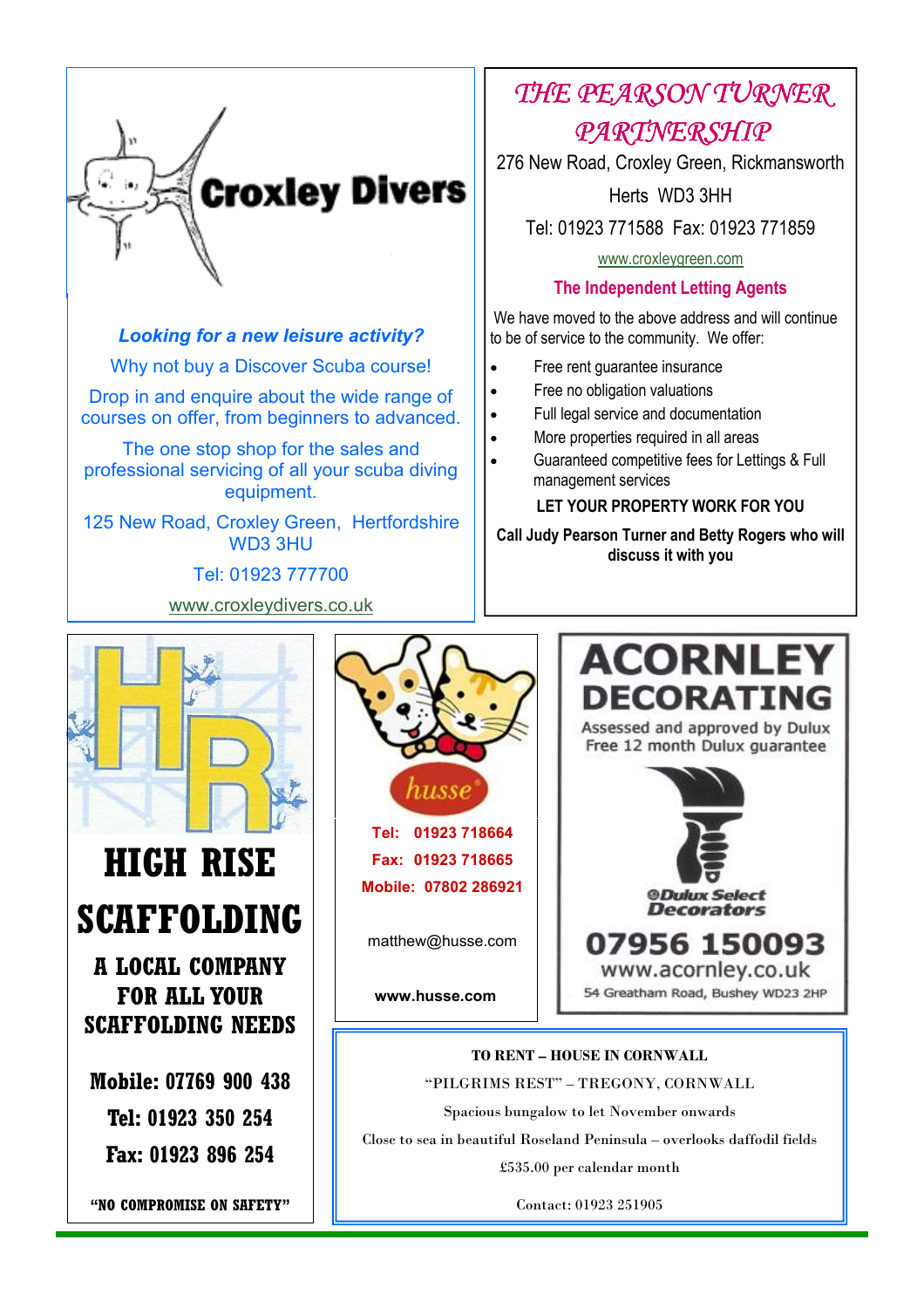## Councillors in Focus—New Councillors

Since the last issue of the Parish Pump several new Councillors have joined the Parish Council. Brief details are given below:

Cllr David Bains—representing South Ward and sitting on the Planning & Development Committee Cllr Tim Davis—representing Central Ward and sitting on the Environment & Amenity Committee Cllr Kathryn Duffy—representing North Ward and sitting on the Planning & Development Committee Cllr Mark Englefield—representing Central Ward and sitting on the Planning & Development Committee Cllr Carol Hearn—representing Central Ward and sitting on the Environment & Amenity Committee Cllr Tony Munroe—representing North Ward and sitting on the Environment & Amenity Committee Cllr Wendy Shafe—representing North Ward and sitting on the Environment & Amenity Committee At the time of going to press we have been advised that the final outstanding position on the Parish Council has been filled and Cllr Robert Ridley will be taking up his position on 17 November 2005.

Cllr Ridley will represent the South Ward and sit on the Environment & Amenity Committee

#### Revels 2005

A "revelling" time was had by all at this years Revels on the Green. In scorching hot sunshine, hundreds and hundreds of local residents turned out to join in the festivities.

The Parish Council made a return to the Revels with a stand manned by David Allison, the Parish Clerk; Sylvia Stratford his assistant; Carl Batson, the Senior Ranger and Andrew Goddard, the assistant Ranger. Parish Councillors were also on hand for residents to talk to.







Future **Rangers** being shown the ropes!



A popular feature of the Parish stand was the Kubota

ride-on mower more commonly seen cutting the grass on the Green. But on this occasion, it was more of 'can I have a go'!

Even the girls had a go. Good for them!





The parish stand also featured a display and information about Croxley Green and face painting.

Equally popular was the 'If you want to be a Ranger, try this for size!'

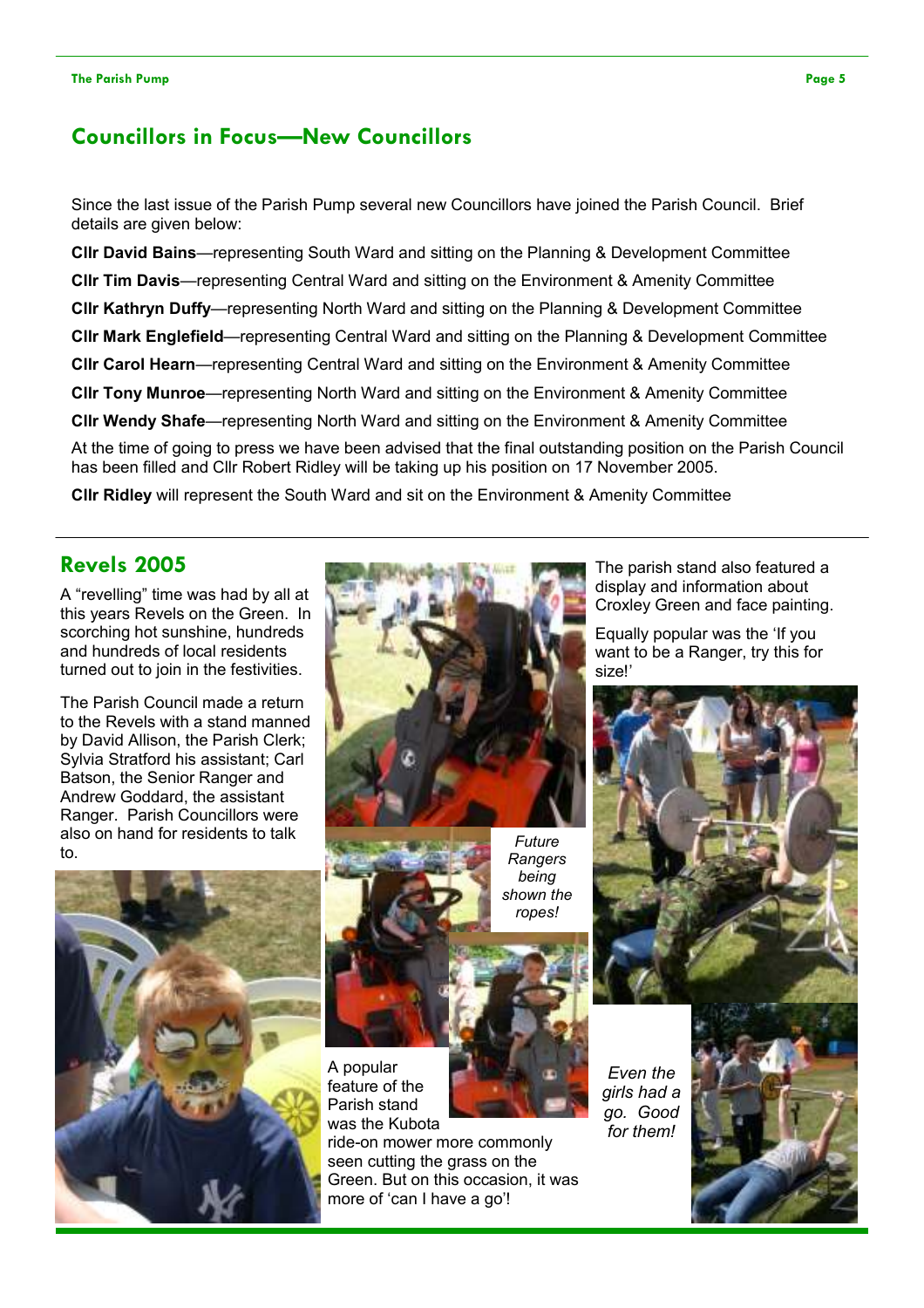

Pretty Kitties Parties

dancing, crazy hair styling, make-up and jewellery making combined with fun games for girls aged 5-11

we provide all the music, hair accessories, make-up and jewellery items \*special gift for the birthday girl\* for bookings or further information:

Joanne 01923 495234 / 07789 738075 Louise 01923 469856 / 07752 058891 Email: info@prettykitties.co.uk

#### OAKLANDS COMPUTER SERVICES

For the very best in home and small business PC support we provide friendly yet expert field & workshop services



LONDIS

Call us out or visit us at 170 New Road, Croxley Green (Weekdays & Saturdays) Any technical issues discussed then solved Own-brand PCs & Acer Laptops supplied with excellent warranty cover \* Small team of highly committed engineers \* FREEPHONE 0800 781 9817



For all your property needs contact Croxley Green's only members of the National Association of Estate Agents for sales and lettings.

 For FREE impartial advice visit us at our New Road offices or ring us on 01923 711651.

 Reduced fees on Sales and Letting for November and December, just mention this advert.

193 new road croxley green rickmansworth wd3 3hb http://www.grosvenor.co.uk

sellin rentin



LONDIS

Londis **Baldwins** Lane

nest volumlaçally

Groceries Fresh Meats Frozen Food





Off Licence Cash Machine Londis 301–303 Baldwins Lane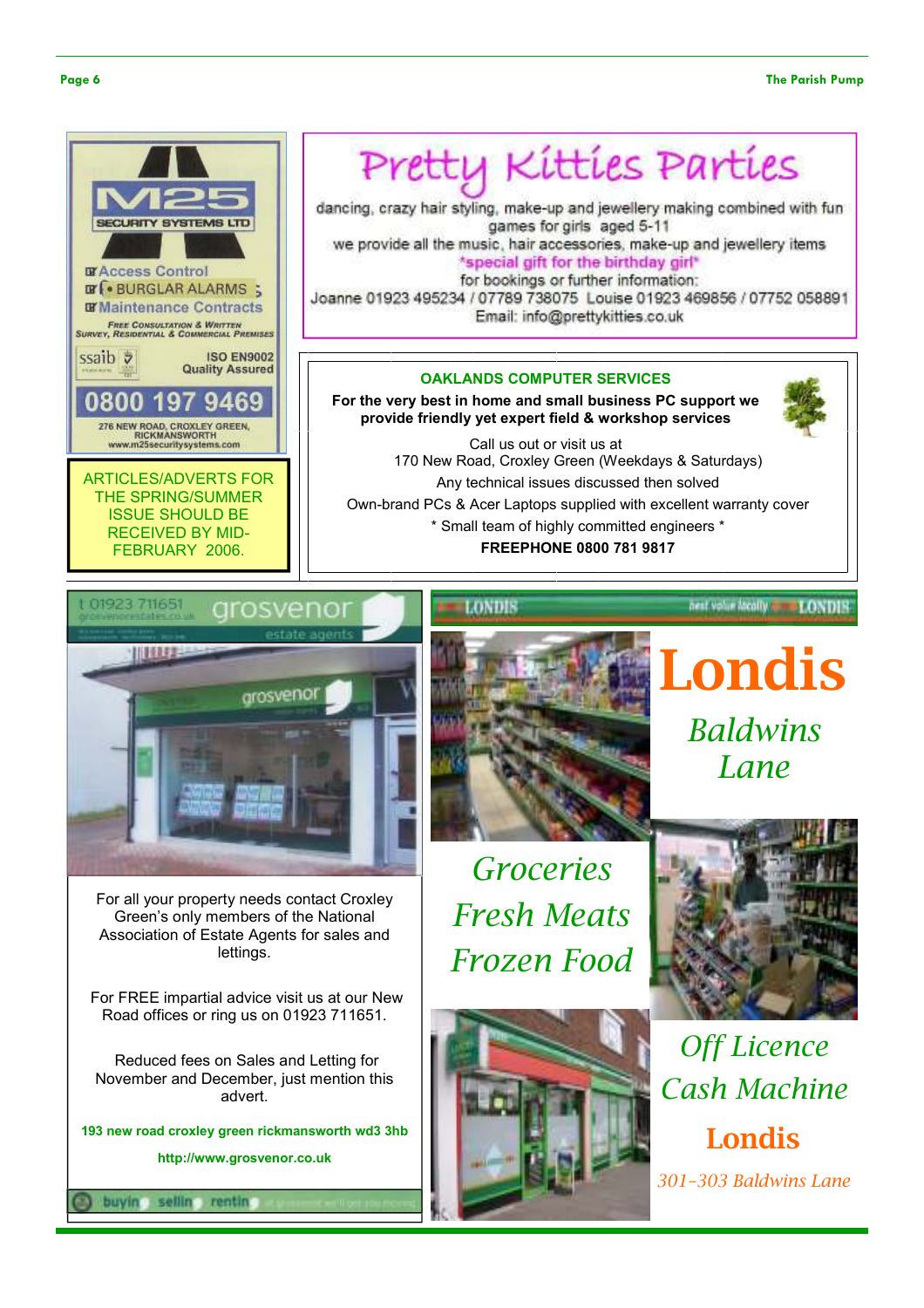#### Chairman's Charity Challenge Trophy 2005

On Sunday 25 September, a charity walk took place to raise money for the Chairman's nominated charities for 2005. Some 72 people took part starting at the Coach and Horses public house on the Green for a gentle amber over 3.5km. Over two separate routes, teams and individuals picked their wits against a number of preset questions, the winner being the team or individual who got all the questions right. With 5 people/teams getting the maximum score, the tie break question was invoked. The Chairman's Charity Challenge Trophy of engraved glass was won by "The No Hopers" team of Vivian and Colin Hewitt of Frankland Road so congratulations to them! Each

member of the team also received a Certificate.

In presenting the Trophy, Parish Chairman, Councillor Mark Saxon said " Everybody was a winner for taking part. Well done everyone". The event raised £295 towards the Chairman's Charity funds.





#### Chipping of Christmas Trees



At the Environment and Amenity meeting held on 6 September 2005 the committee agreed that the Parish Council would offer a Christmas tree chipping service (no artificial trees please!). Whilst we are aware that other bodies are offering this service, we thought that residents may appreciate a local service. Indeed, if you want to take some chippings back home with you (assuming we have some!) then remember to bring suitable bags or containers with you. This is a free service, but if you wish, a donation can be given to the Chairman's Charity Fund (information about the Charities is on page 2).

Chipping of Christmas trees will take place on Monday 9 and Tuesday 10 January 2006, between the hours of 10am and 12 noon.

#### "Lights, Camera, Action!"



In May, Stones Orchard was used as the venue for shooting a commercial for a new mains powered Black and Decker strimmer.

With no electricity readily available and the nearest socket probably being the Parish office, a portable generator was used to power up the strimmer. The 4 man crew were on site for some time as they waited patiently for the sun to decide whether it was going to stay out or go in so they could get their lighting consistent for filming.

Also what a result for the Parish Chairman's charity fund raising—a donation of £200 from Hammonds AVS, the company doing the filming! Thank you!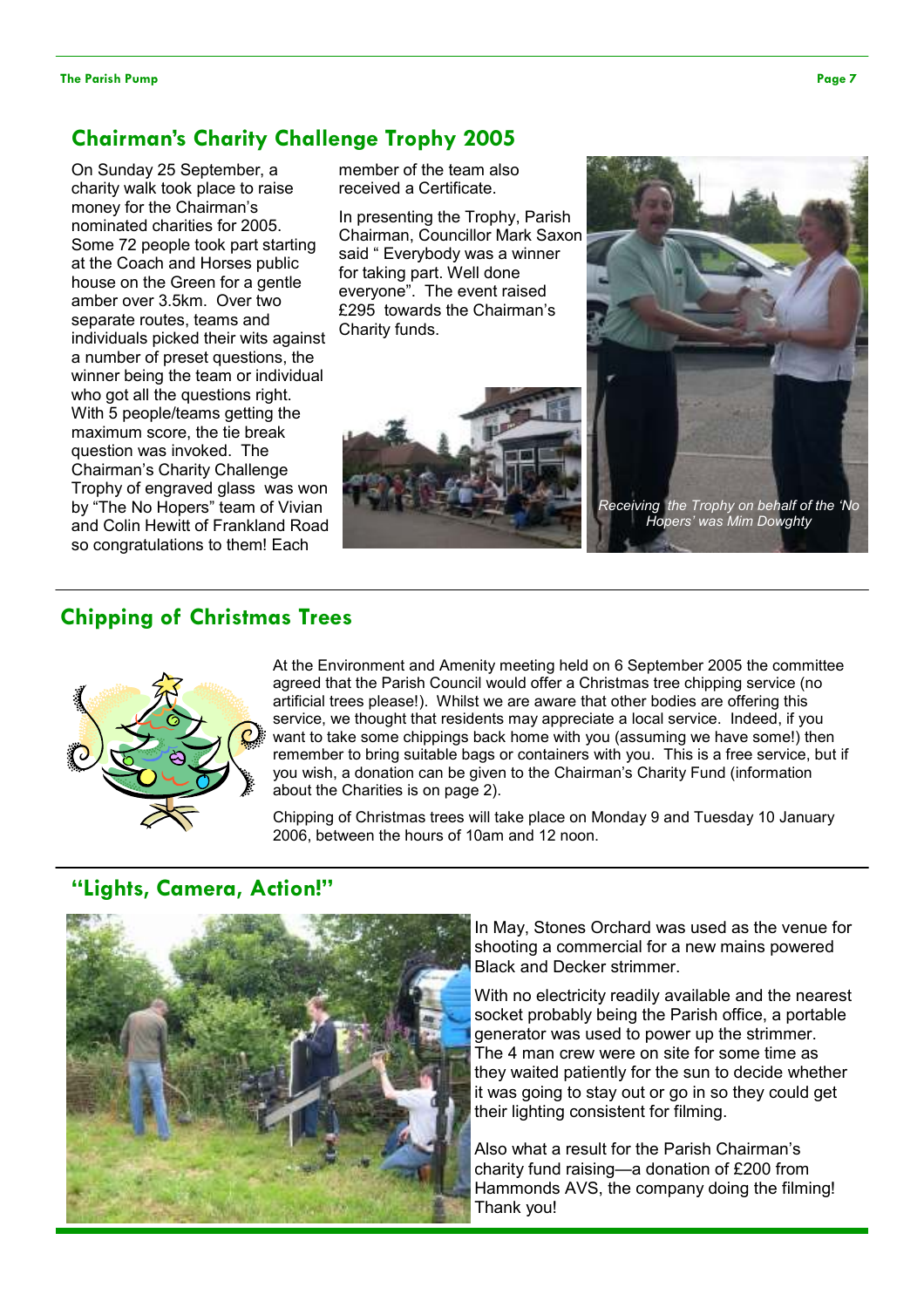# Feature Pages

## The Pest House

One of the most popular footpath walks in Croxley is the one that cuts through Green Lane across Copthorne down to the fields to the River Chess. However, if one carries on along the (unparished??) length of footpath to Chess Lane, there is a tale to tell…….



Money would be allocated either by The view is from the Chess side the local council, church or benefactors for the upkeep of the building and its occupants. My research shows that this Pest House was probably in use during the  $17<sup>th</sup>$  century and continued until the mid  $19<sup>th</sup>$  century. The salient point of the building was the triple Tudor chimney shown clearly in the 1980's publication "Croxley Green as it used to be" - picture on left. At that time it was not known for certain that this was a picture of the Pest House, but I can now confirm that it was.

In researching this project I contacted many people and authorities, gathering snippets of information here and there, but my most valuable contact turned out to be a local lady – Mrs Esther Dorrofield. I called on Esther and explained my quest. She immediately knew of the building and explained in some detail the usage by her relatives of the building as a family home from the 1920's to the 1940's.

Much to my surprise and delight, an oil painting of the Pest House hung on the wall in Esther's dining room - pictured below.

with the current footpath running behind, once again the triple chimney can be identified.

The particular interest to me of the original land use of this building is the isolating of families because of Smallpox or other contagious diseases, which did not change much over the years. Indeed, I was sent to Watford isolation hospital, all my clothes, bedding and toys were burnt. The date 1939 – The disease – Scarlet Fever. Not much had changed from 1650 till 1939!!

Although I feel satisfied that I have fully identified the building and its use, I will dig a little further to see if I can put some chronological order to the buildings construction. If anyone else has relevant information please feel free to contact David Allison, the Parish Clerk, or myself.

My particular thanks to Esther Dorrofield for her valuable assistance and to the local librarians who are always helpful.

David Neighbour

On one side of the footpath is Pest House Field and on the other is Pest House Meadow, a clear reference to the fact that a Pest or Plague house was close by. Indeed I remember the ruins of an old red brick building with a large triple Tudor chimney which was eventually pulled down in the fifties.

As a young child I remember my mother telling me that this was where they sent people to die. I decided to investigate and recently walked the footpath but no sign of the building remains.

Back in the 17th century a town or village would have had a pest house or isolation cottage to send people who had such diseases as the plague and Smallpox so as not to contaminate the community.

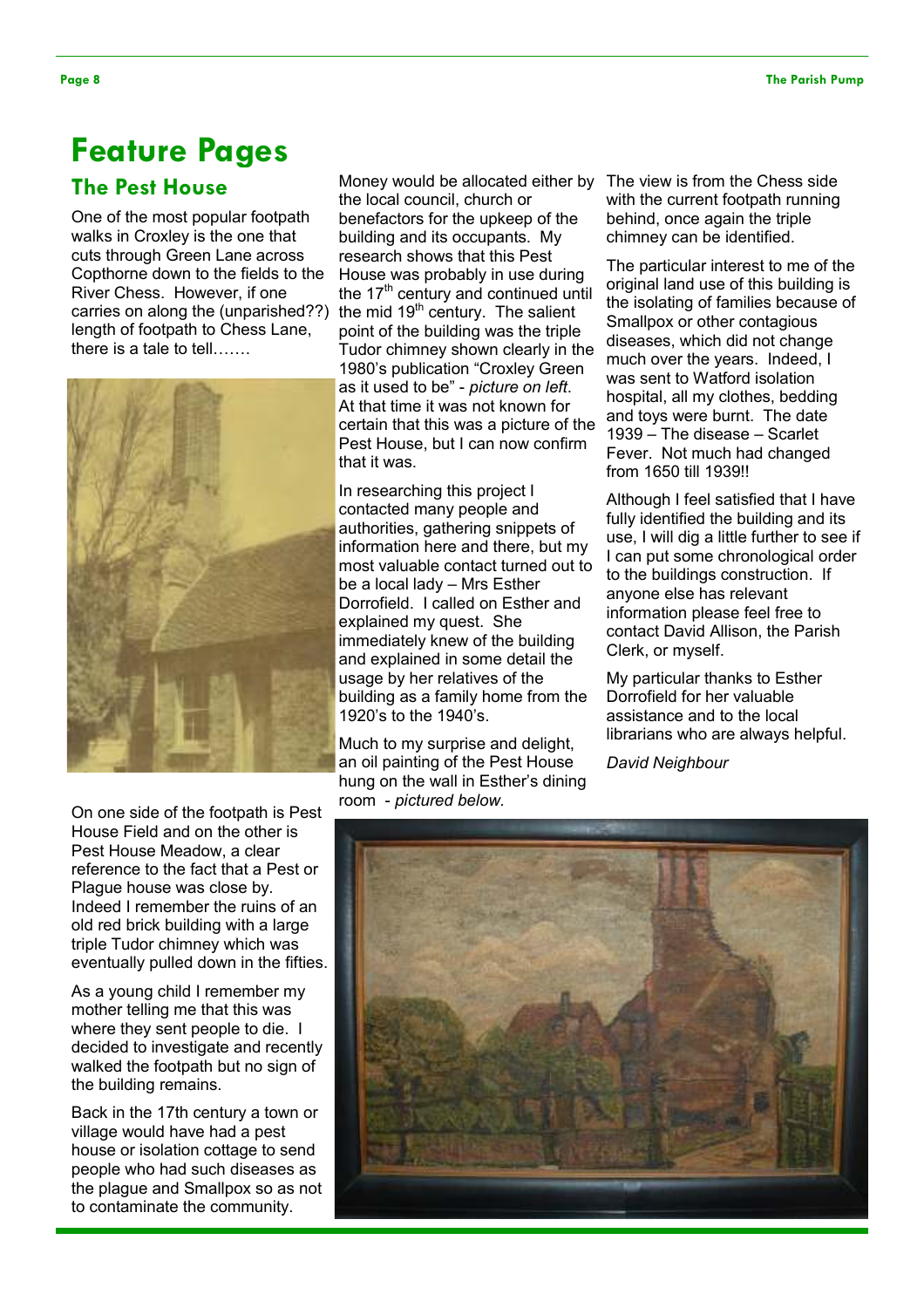## The Christmas House

#### An interview by Cllr Christine Jefford

I recently called to talk to Dave and Carol Edwards to discover the story behind the "Christmas House". Dave told me that the whole idea started in 1978 with the decoration of the porch, and this, like Topsy, "just grew and grew". He has no specific plan for the decorations, but certain items do have particular places. The decorations start to go up during the second week in November and this takes three weeks to complete, but only two days to take down!

In total, approximately 15,000 light bulbs are involved with the cost for electricity used being in the region of £100 which the Edwards personally pay.

Items of course need to be replaced and advantage is taken of the January sales. Dave also told me that the Christmas tree is donated annually by Webbs of Hunton Bridge.

On a more serious note, Dave mentioned that although they have not suffered any vandalism, money was taken from their collection box. The police were informed and the area regularly patrolled.



A variety of charities have been supported over the past 27 years – during which time approximately £30,000 to £35,000 has been raised for good causes. This year the nominated charities are Keech Cottage Hospice for terminally ill children and Lung Function in Children.

A number of celebrities have been invited to perform the opening ceremony of switching on the lights and in recent years this has included Brian Conley, Derek

Redmond (ex 400m Olympic Hurdler), Billy Byrne (S0S Do it Yourself) and Ian MacGaskell.

The date for the "switching on" ceremony is 23 November 2005 and will be undertaken by Paul McGann who was Dr Who a couple of years ago. Also, a children's disco is planned for 2005, commencing at 5pm prior to the lights being switched on. Carol and Dave will be happy to see you all there that evening.

## Chipping away!

After putting our chipper through its paces, we have discovered how useful the machine is.

It has already saved us countless runs to the dump thus lowering our expenditure on fuel due to fewer journeys. This has also reduced the amount of waste we, as a Parish Council, unnecessarily send to landfill sites.

The woodchip produced by the machine has proved to be a good surface for our (rural) public



footpaths. It is comfortable to walk on, firm when wet and keeps footwear reasonably mud free. We will continue surfacing the footpaths throughout this winter as we will be producing more

chippings as a by-product of our coppicing work throughout the Parish.

Carl and I are looking forward to continuing using this machine as an essential part of our equipment as it makes our jobs simpler by avoiding unnecessary man handling of brush.

It also gives us the satisfaction of knowing we are putting something back into the environment and enhancing rural walks in Croxley.

Andrew Goddard Assistant Ranger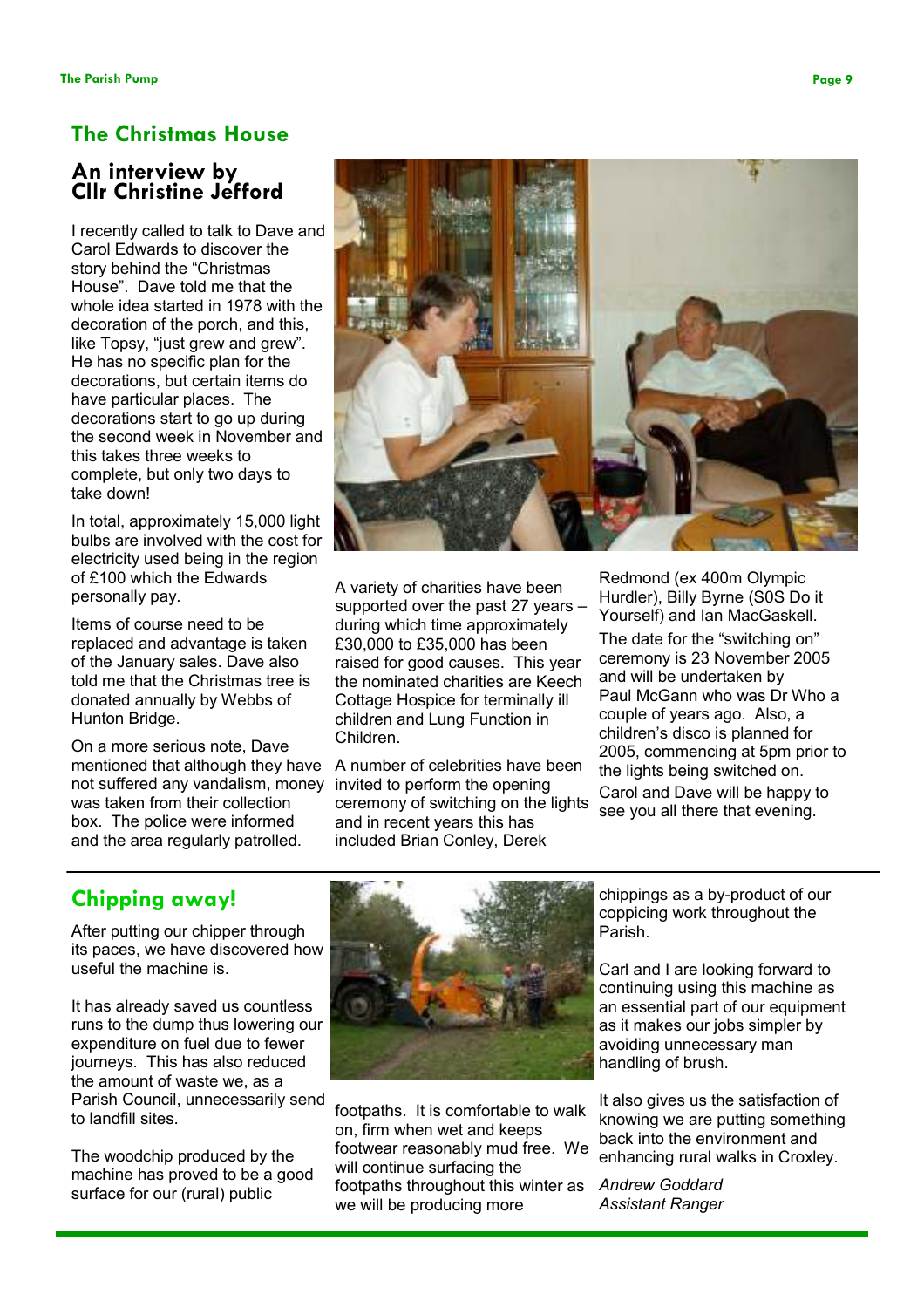# Croxley Common Moor – Cllr David Wynne-Jones

I am often surprised when walking around Croxley to find out that a large number of people don't know where our Croxley Common Moor is. Here we are in the two square miles<br>that comprise our

that comprise our village and yet one of the jewels in our crown is largely unknown.

To get to Croxley Moor you cross from Croxley Metropolitan Station turning left as you emerge to the parade of shops on the other side of the A412. At the end of the parade adjoining Frankland Road you will see Mill Lane which goes downhill all the way to Lock 79 on the Grand Union Canal, keep

going and you will see the moor gate and large illustrated panel of all the wildlife you can expect to see. These include Kingfishers, Green Woodpeckers, Partridges, Muntjac and a pair of Roe Deer. In the summer months there is also a herd of cattle which is used by a local farmer to keep the one hundred

## 'Flying the Flag'

After a number of years of being on and off the Council's agenda, it was agreed at the July Council meeting that a flagpole should be



acres of meadowland well grazed.

Walking around on a hot summer's day with butterflies flitting from one meadow flower to another it is



difficult to imagine that this haven of rural bliss is only sixteen miles from Trafalgar Square as the crow flies.

The Moor is a special site of scientific interest and is managed by Three Rivers District Council and the Countryside Management Service.

purchased. Installation at the office took place on Friday 23 September and after allowing the foundations to set properly, the St George's Cross was hoisted on Monday 26 September by the Parish Clerk, David Allison—but no bugler was there!

Three flags were selected: the St George's Cross, the Union Jack and a special Croxley Green Parish Council flag has also been commissioned. However, it will be the Parish Council flag that will normally be flying with the others used for appropriate and special occasions.

Parish Chairman, Cllr Mark Saxon, said "I'm proud that this project has come together and that the flag and associated flagpoles distinguishes our building."

There is also a dedicated group known as Friends of Croxley Common Moor who actively manage the area.

> We meet at Lock 79 on the second Sunday of each month (except August). In the Autumn and Winter we are actively engaged in cutting down scrub and clearance activities. All gloves and equipment are provided although strong shoes are essential. In the summer we pull ragwort, repair fences and generally enjoy a good days exercise in the countryside and we are fully insured.

New members are always welcome; just turn up or ring 01923 251905 for information. We have a website and look forward to seeing you. Above all, on the next fine day, make a resolution to have a walk on our marvellous moor – you will be surprised and refreshed by the experience.

#### Council at full strength

For the first time in a number of years, the Parish Council is at full strength and up to its maximum of 16 Members. Chairman of the Council, Cllr Mark Saxon said "This is an excellent position to be in. With new Councillors representing their Ward Parishioners, their views and opinions will greatly add to the quality and depth of discussions at meetings for the betterment of Croxley Green."

Revels on The Green Saturday 17 June 2006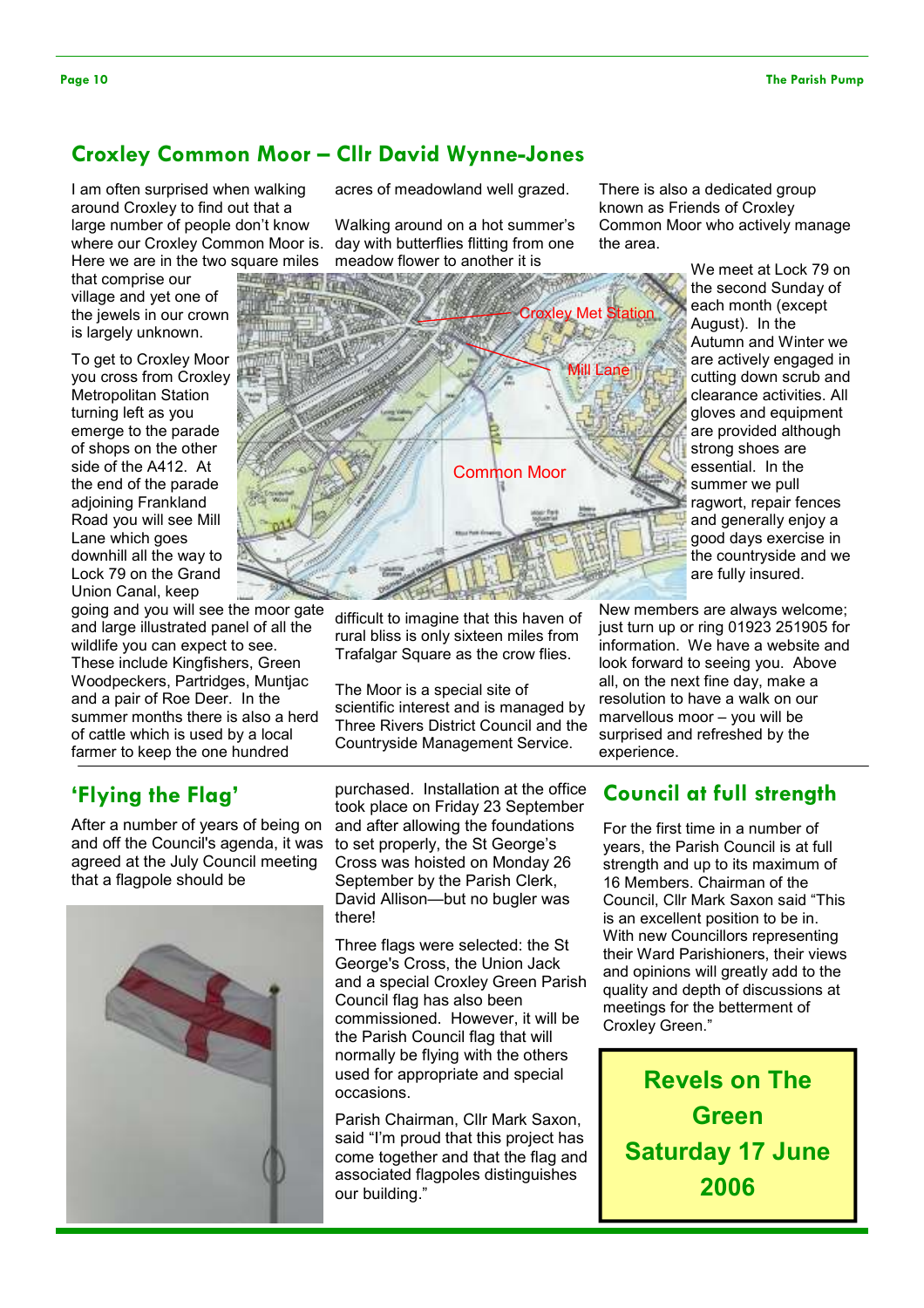#### POET's Corner

#### ROUNDNESS—Cllr Michael Johns

There's something round and smooth about autumn in Southern England

The bees are round the flies are fat the conkers, acorns, pomegranates take on a spherical appearance

Jane Porter's round, her baby's due in later October. She spends her days trying to work out who the father's going to be

Jack Sugden's getting rounder by the minute he eats too much, he sleeps, too much he drinks ten pints of larger every evening

The roundness of the August evenings draws in bringing cool breezes quelling passions prior to bedtime

Yet Clarence Butt stays just as thin as ever worrying about her husband's strange obsessions

So let there be roundness in the autumn lean days in early spring. Nothing can change the orderliness of nature, just yet.

#### The next event to look out for is

"The Best Dressed Christmas Window Competition".

The best three windows will receive certificates and the winner will receive a trophy which can be kept for the year.

So please get festive!!

#### SOUTHWOLD—Cllr Michael Johns

The beach, strong wind rows of little multi-coloured beach huts. Identical but for their colour schemes.

Yet in each hut a very different story. In some and burden. In others pleasure on special occasions dreams of the past. Of chance once missed

Cockles and whelks brought in from sea food stalls nearby

Far better for some in Southwold than in the South of France no pressure here

Just sleepy summer times with sun occasionally Going home on Sunday.

#### BROKEN ENGLISH WORDS—Carl Batson

Hasta la vista baby Le veré un día en el sol Quizá algún día cuando se.hace la cólera Hasta pronto mi muchacha Hermosa En algún lugar donde el agua es fresca Quizás un dia cuando yo no soy el tonto Yo le pierdo

Y pierdo lo que podríamos haber tenido Tan, hasta la vista baby Hasta ese tiempo Seguiré siendo un poco triste.

(Translation available on Page 16)

## My Commute

Why is it that every time I need to be somewhere there is never a train running through Croxley on time?

Most mornings it is a lottery. Will my train be on time? Will it even turn up?

Most mornings it is a lottery; I lose.

My train only has to travel up the line from Watford, 5 minutes max. Why is it then the train cannot reach me on time? Is it the Hogwarts Express? Is it a magical train that skips up to Glasgow before it decides to grace me with its

presence? How hard can it be? How hard can it be for the chap in his kiosk in the station to tell me where my train is? I just know he's drinking a nice warm cup of cocoa as I stand freezing in the rain.

Once I get on the train, do the powers that be know that I hate being thrown out at Harrow on the Hill in the pouring rain, because of the ubiquitous "signal failure"? There is, as always, a bright side …. A crawling train journey does give me a longer time to have a good snooze or read the latest Harry Potter pretending it's a Dickens by hiding it behind the Metro.

No matter how tired I am or how many Martinis I've drunk at the client "lunch" that day, I seem to have an inbuilt beacon in that I wake up at Croxley just as the doors open. I may be in a panic (with accompanying drool and wide eyed stare) and I may look like I have been dragged through a hedge backwards, but I still make it. And do you know what? For all the long journey and cost, when I see the station sign for Croxley it makes it all worth while because I know that I am home.

Cllr Kathryn Duffy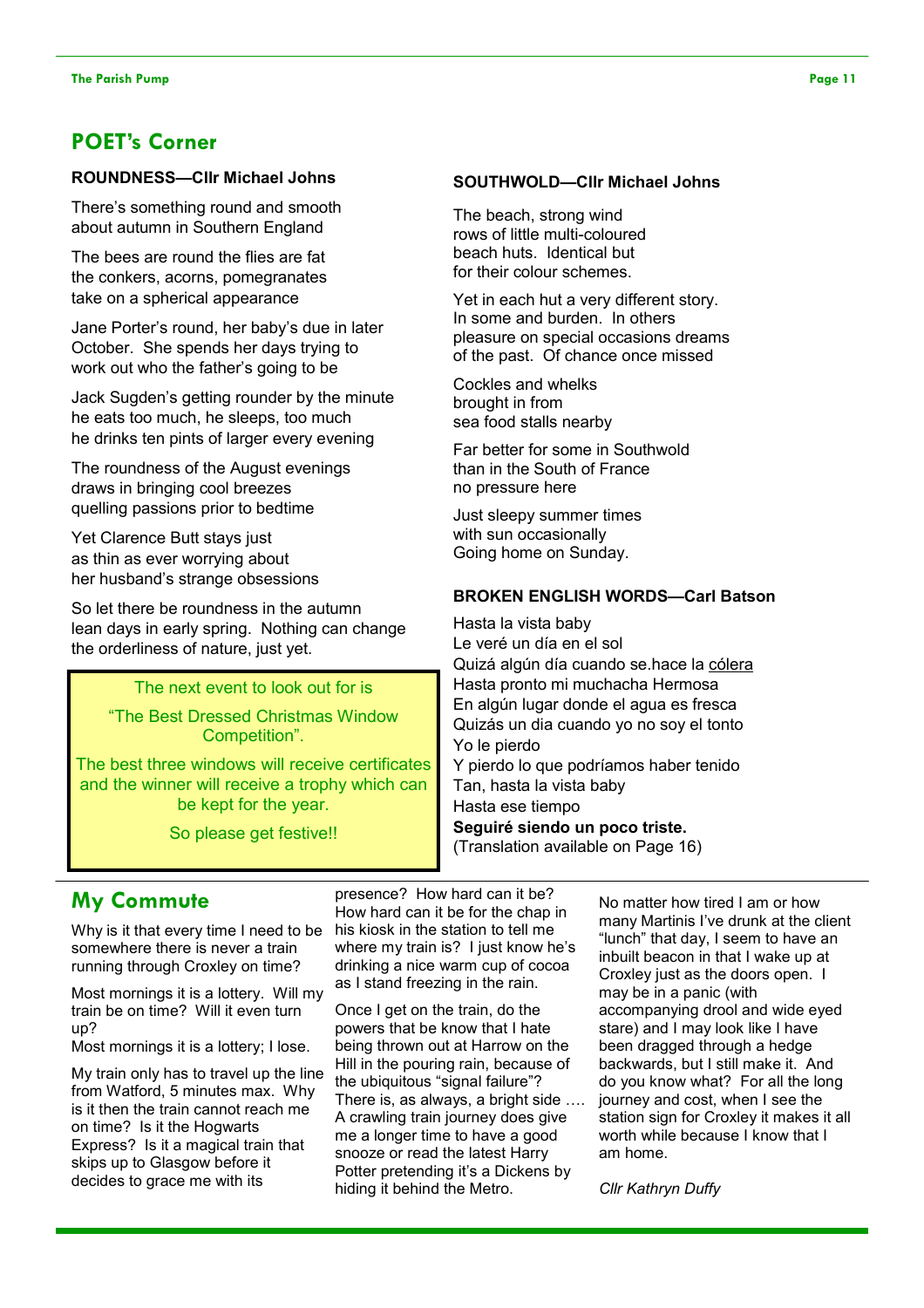#### Page 12 The Parish Pump and the Parish Pump and the Parish Pump and the Parish Pump and the Parish Pump and the Parish Pump and the Parish Pump and the Parish Pump and the Parish Pump and the Parish Pump and the Parish Pum







Guiding is a game - with a purpose. It provides opportunities for girls and young women to be challenged by new adventures and experiences and achieve a sense of pride in accomplishment and teaches them to understand and learn about the world, its people and cultures.

The year 2005 has been designated Year of the Volunteer by the UK government and is a joint venture between the Home Office, CSV and Volunteering England. This is a great opportunity for Girlguiding UK to thank all current guiding volunteers and raise awareness of our need for more volunteers.

Croxley has a long history of Guiding - How many years have you seen the Brownies dancing round the Maypole at the Revels? – But we do much more and now need new volunteers to ensure that we keep our Rainbow, Brownie, Guide, units open into the future.

#### Interested?

Guiders or Friends of Guiding will be happy to have a chat with you or why not visit the UK website to find out more – www.girlguiding.org.uk

Your valuable time will be much appreciated by the 221 girls aged from 5yrs to 15 yrs who are currently having fun as members of Croxley Green Girlguiding.

For more information please contact – Frances Lee - 01923 442789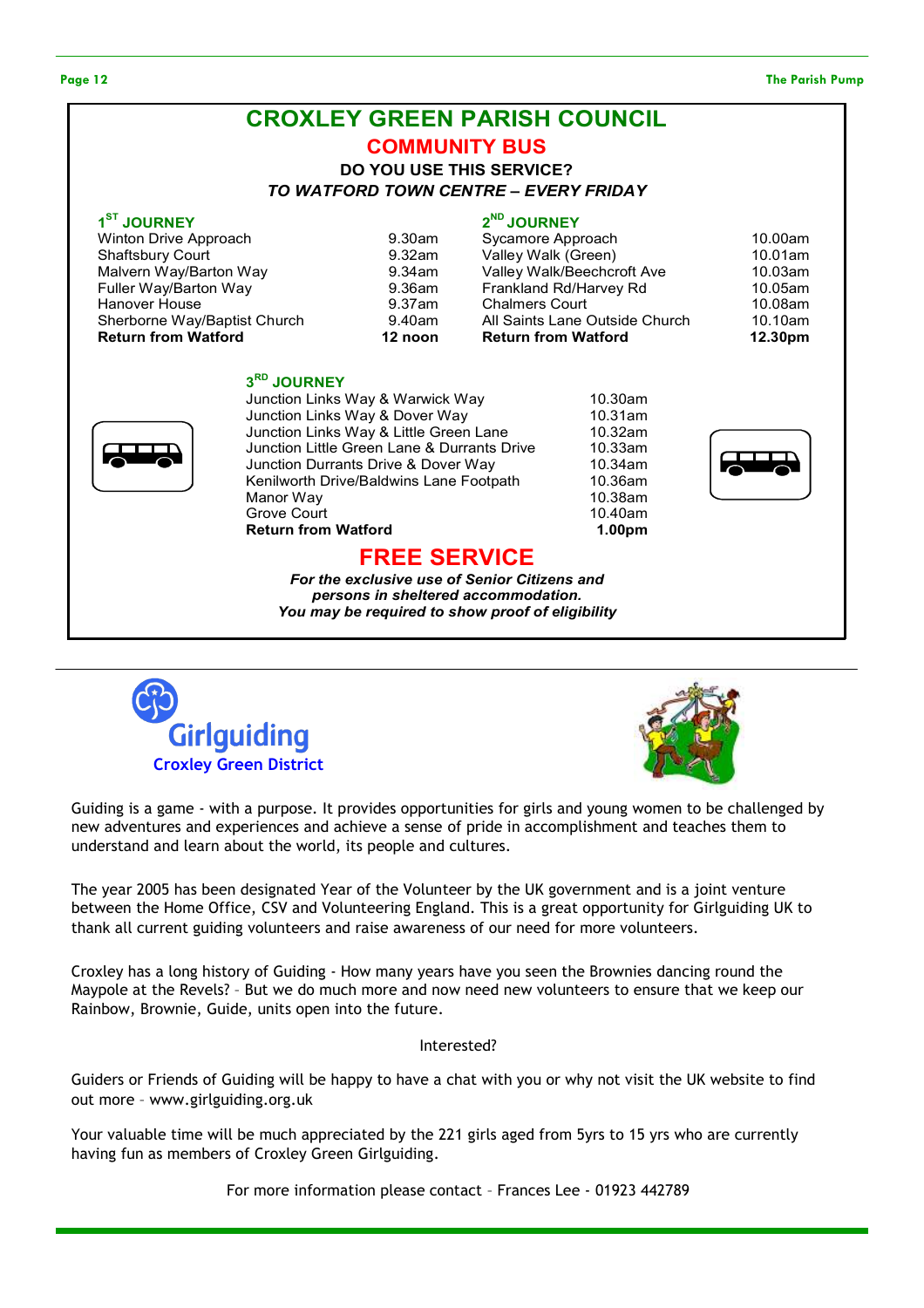

# Residents Views & Comments

Croxley Green Parish Council is at present undertaking a survey to decide if the Residents of Croxley Green would support the idea of the building of a Swimming / Sports Complex within the Parish.

The views of the Residents are very important to whether the Parish Council looks at progressing this project.

# Question:

Do you agree that Croxley Green could benefit from the above 'project' if a suitable location and funding could been found ?

If yes, what would your preference be ?

| Yes                                 | No                                    |                                                                                |  |
|-------------------------------------|---------------------------------------|--------------------------------------------------------------------------------|--|
| <b>Swimming Pool</b>                |                                       |                                                                                |  |
| <b>Sports Hall Complex</b>          |                                       |                                                                                |  |
| Swimming Pool & Sports Hall Complex |                                       |                                                                                |  |
| <b>Other Comments</b>               |                                       |                                                                                |  |
|                                     |                                       |                                                                                |  |
|                                     |                                       |                                                                                |  |
|                                     |                                       |                                                                                |  |
|                                     | Please return your completed form to: |                                                                                |  |
|                                     | <b>Croxley Green Parish Council</b>   | Council Offices, Community Way, Croxley Green, Herts WD3 3SU                   |  |
|                                     |                                       | Alternatively, you can e-mail your views/comments to:- croxleypc@btconnect.com |  |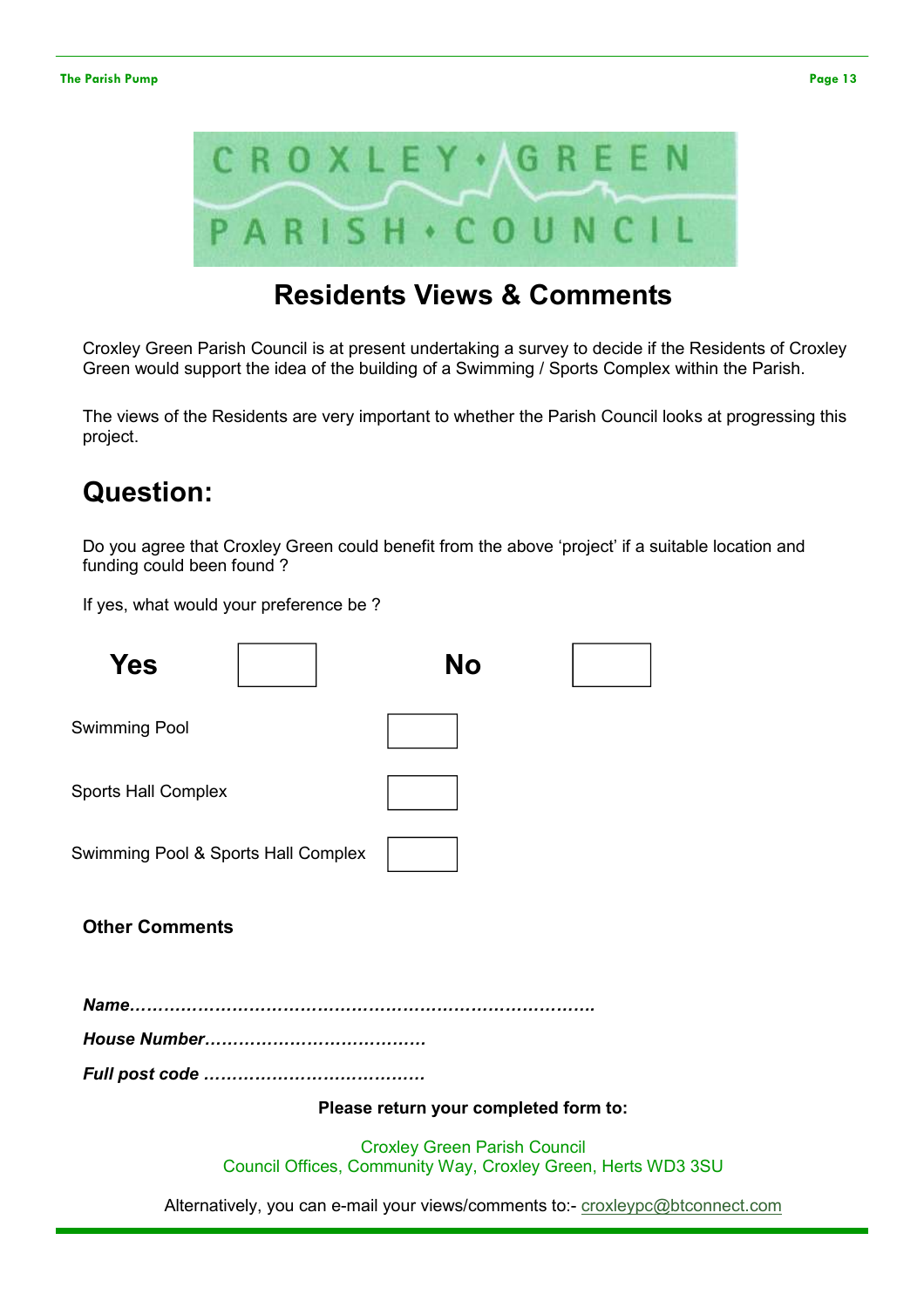#### A Year in the Life of the Keep Croxley Green Group

August 2004 TRDC Development Control Committee follow Croxley Green Parish Council in unanimously agreeing to reject London Underground application to build a track replacement depot on Green Belt land – much to the delight of a meeting room crammed full of Croxley Green villagers. September The Keep Croxley Green Group is formed to polarise opposition to an expected appeal. October London Underground appeals to the Planning Inspectorate - there will be a Public Enquiry. November/ December Members of the group gather information and evidence to counter London Underground, Metronet, their Planning Consultants, PR firms, solicitors and Barrister. The Group holds a meeting at Harvey Road School to apprise residents of the situation in the week before Christmas – it's packed out January 2005 A frantic month as the Group finalises its Statement of Case for the Planning Inspectorate Enquiry in respect of the multi £ million track replacement depot. February No letting up in the campaign as even the National Press get involved in stories concerning the depositing of the Moorgate disaster wreckage in the Buddleia Walk site. March Having previously lodged our application for Village Green status for the Buddleia Walk with County Council we cement our application with separate written declarations from over 200 households in the village. We learn of the 100 trees that have been felled in Croxley Hall Woods by London Underground contractors. Residents are upset. The Council "TRDC" is "outraged". Legal action is threatened and the issue receives colour photo/headline treatment from the Watford Observer – making an overnight star of one Group member. April London Underground/ Metronet withdraw the appeal they lodged with the Planning Inspectorate in respect of the rejected Planning Application. May Elections. All candidates claim to have helped the community in rejecting the rail depot (this includes some candidates we have never even heard from!!) The Group meet with the Leader of TRDC and key departmental Heads to discuss and seek clarification on issues affecting the Buddleia Walk, Croxley Hall Woods, Long Valley Wood, maintenance, illegal tipping, IMC and future development issues. The Council promise to apprise the Group of issues that will impact on the area. \*TRDC respond to our point about restrictions on building new homes in Croxley by stating that there are no such restrictions or quotas in operation. A major clear up of the woodland areas in south of the village is organised. David Gauke MP, Councillor Kerron Cross and members of the Parish Council are amongst 70 or so residents piling rubbish into giant skips. June You may have met some members of the Group at their stall at the Croxley Revels. July We are asked to assist and advise community groups in three separate instances involving 3 to 4 storey developments (flats) in South Croxley Ward. Outraged TRDC (protector of the environment) is told by Police that they will not be prosecuting anyone in respect of the felling of trees! August 2005 Even activists have holidays but then….the Group learns of that IMC have entered into an agreement with a property developer. The Group awaits information from TRDC in respect of the developer's plans for the site and adjacent woodland area. Events go full circle as once more we attend a Development Control committee meeting to support local opposition to aforementioned flats. \*Council's Planning Department advise us that there has been a moratorium on certain sized

dwellings being completed in Three Rivers since April!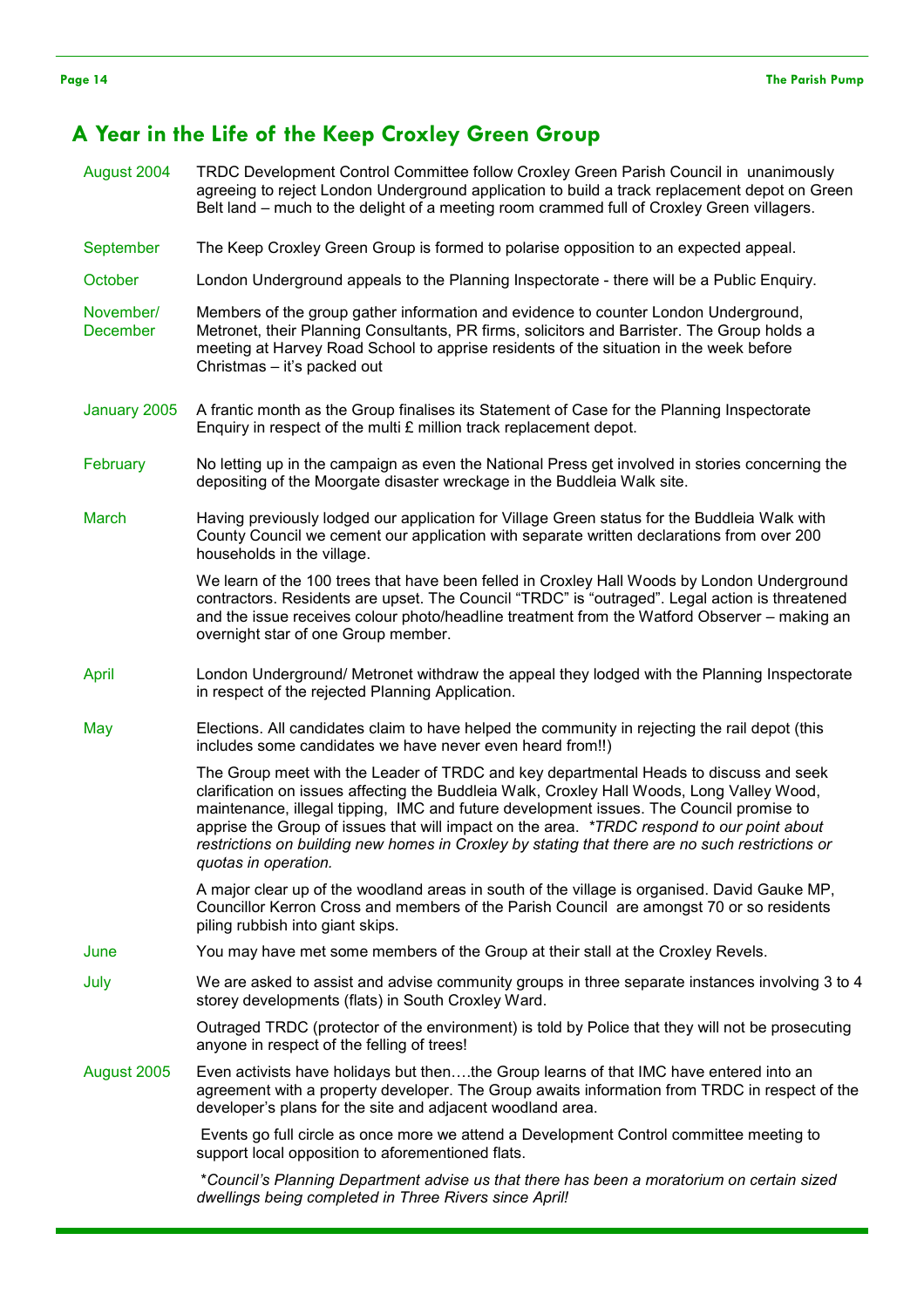# LETTERS









#### The Condition of our Local Watford General Hospital Today

Very recently I entered the above premises for an operation. While there I went to the toilet and also looked elsewhere around the area of the fifth floor, which to my delight was spotlessly clean. The floors shone, and everywhere I touched I could find no dust at all. On many walls were small orange boxes with hygiene wipes to keep hands sterile.

The entire staff who saw me through the routine of preparation from 7am, were bright and very understanding to all who attended and the Staff Nurse on duty informed us all of the procedures that we were to go through, such as meeting other members of the medical team who may be assisting in the theatre that day.

What had happened in a short period of time to have brought this change about? It was not so long ago that I had seen dirt, dust and general grime everywhere.

Common sense had prevailed at last and a Chief Executive Officer plus the famous Matron had returned. Discipline was once more established. Now we can enter this hospital without fear of picking up something we did not go in for.

My hope is that all other places for the sick will follow this example.

Thank you, I feel better after my operation and better for my stay in nice surroundings.

C W Mead



#### Tales from Bess

Hello to my canine friends, including any new members of the dog walking fraternity.

I think this is the year of "The Foxglove". Since the Parish Rangers coppiced the hazel hedges along the football side of the Orchard, a profusion of Foxgloves has bloomed for the first time in at least five years.

The Foxglove (Digitalis Purpurea) is a wholly poisonous plant and is still the source of the drug digitoxin, used to

slow the heart beat. This is an ancient plant with mystic powers and was first scientifically examined in the mid 18th century.

This year has also seen a profusion of "Lords & Ladies", sometimes known as Parson in the Pulpit or Cuckoo Pint, again these have not flowered for the past 3 years. It is part of the Arum family and has bright red berried stems and traps insects for nourishment, beautiful but deadly; "like me!"

Bess Neighbour—Your Rover Reporter!

# Community Bus

Just a word to say how very much the Community Bus is appreciated by us "Oldies" also for all the help given to us by our driver and escort for the getting on and getting off!

.

Yours sincerely

Patricia Moss Valley Walk



The free community bus dropping off passengers at the rear of Watford market.

#### **Footpaths**

After revelations in the previous Parish Pump that there were 63 miles of footpaths in Croxley, my master felt we should walk them all! I did some fast thinking and suggested that as dog years are 7 to humans 1, and with four legs and some paws, these could easily be divided into 63 and come out nearer to 6 miles, this walk I could accept. My master is still trying to work out this calculation!

Bess Neighbour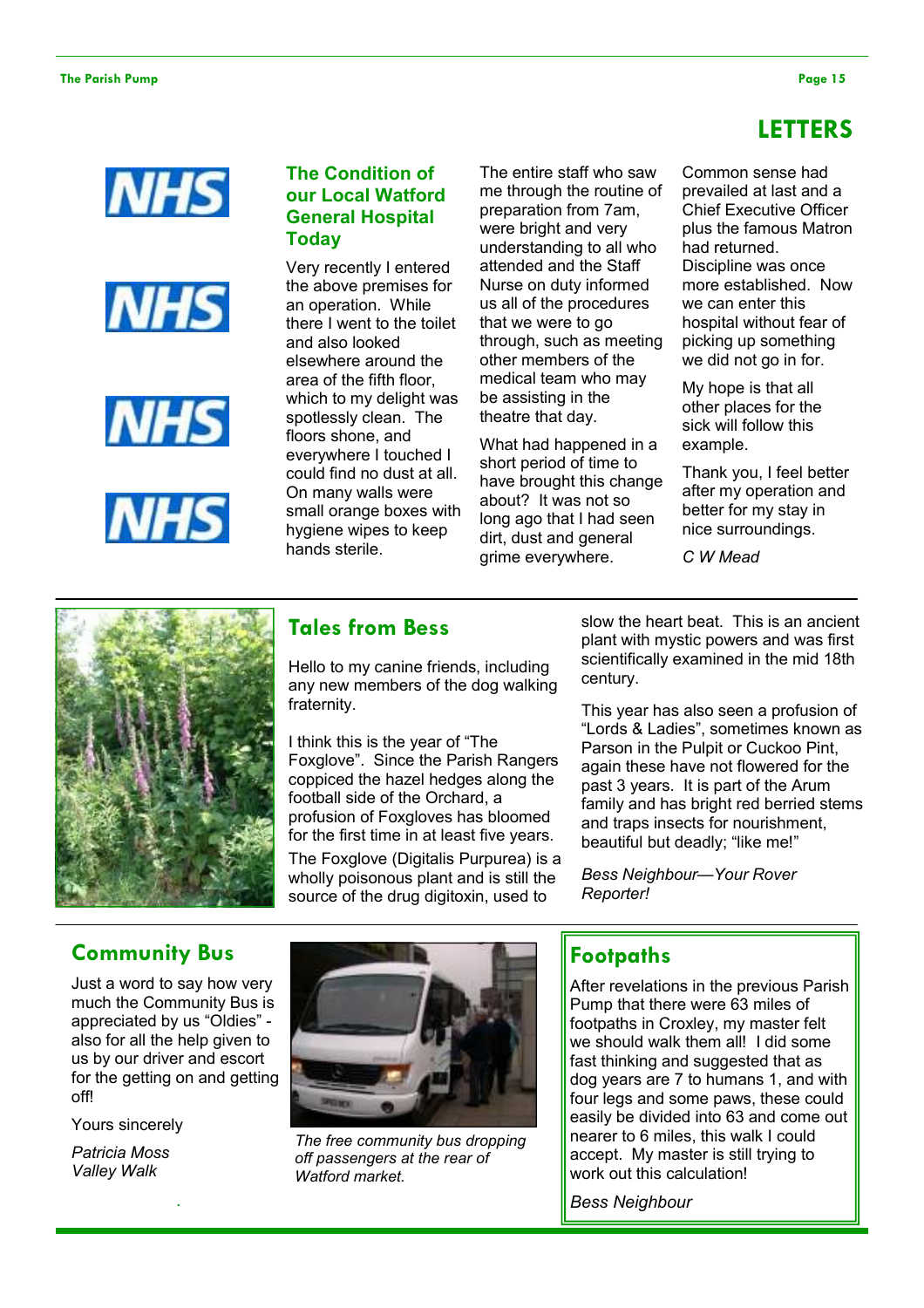#### Page 16 The Parish Pump



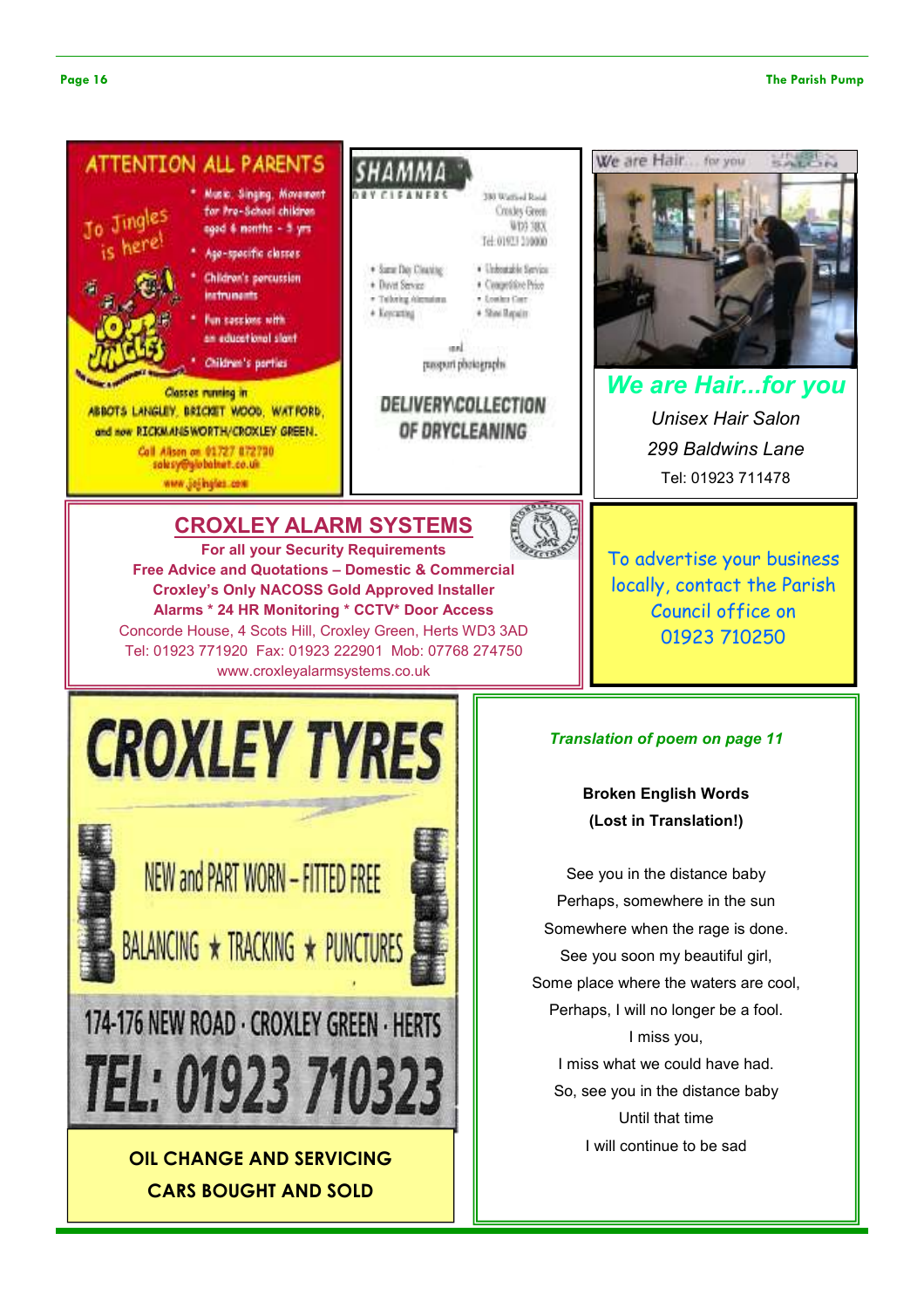# Dates for your Diary



#### **BritishRedCross**

# Christmas Charities Market 4th December 2005

10 am to 12 noon

Red Cross Centre, Barton Way, Croxley Green

Various charity stalls and Raffle

Come and enjoy the morning at our Christmas Charities Market

Refreshments Available

# Croxley Green Charity Christmas Fair



Friday 9th December at Barton Way Car Park 6.30pm —10 pm

Fun Fair—Stalls—Refreshments—Santa's Grotto

sponsored by Maureen James Estate Agents

Charity collection proceeds to the Croxley Sunnyside Club and the Alzheimer's Society—the Parish Council Chairman's nominated charities for 2005

Stalls Welcome—Contact 07961 120972

# Parish Council Meetings



Council meeting— last Thursday of each month (except May and August)

- Annual Parish meeting—second Thursday in April
- Annual General meeting—second Thursday in May
- **Environment & Amenity meeting first Tuesday of** each month (except May and August)

Planning & Development meeting — first and third Wednesday of each month

Finance & Administration meeting - second Thursday of each month (except May and August)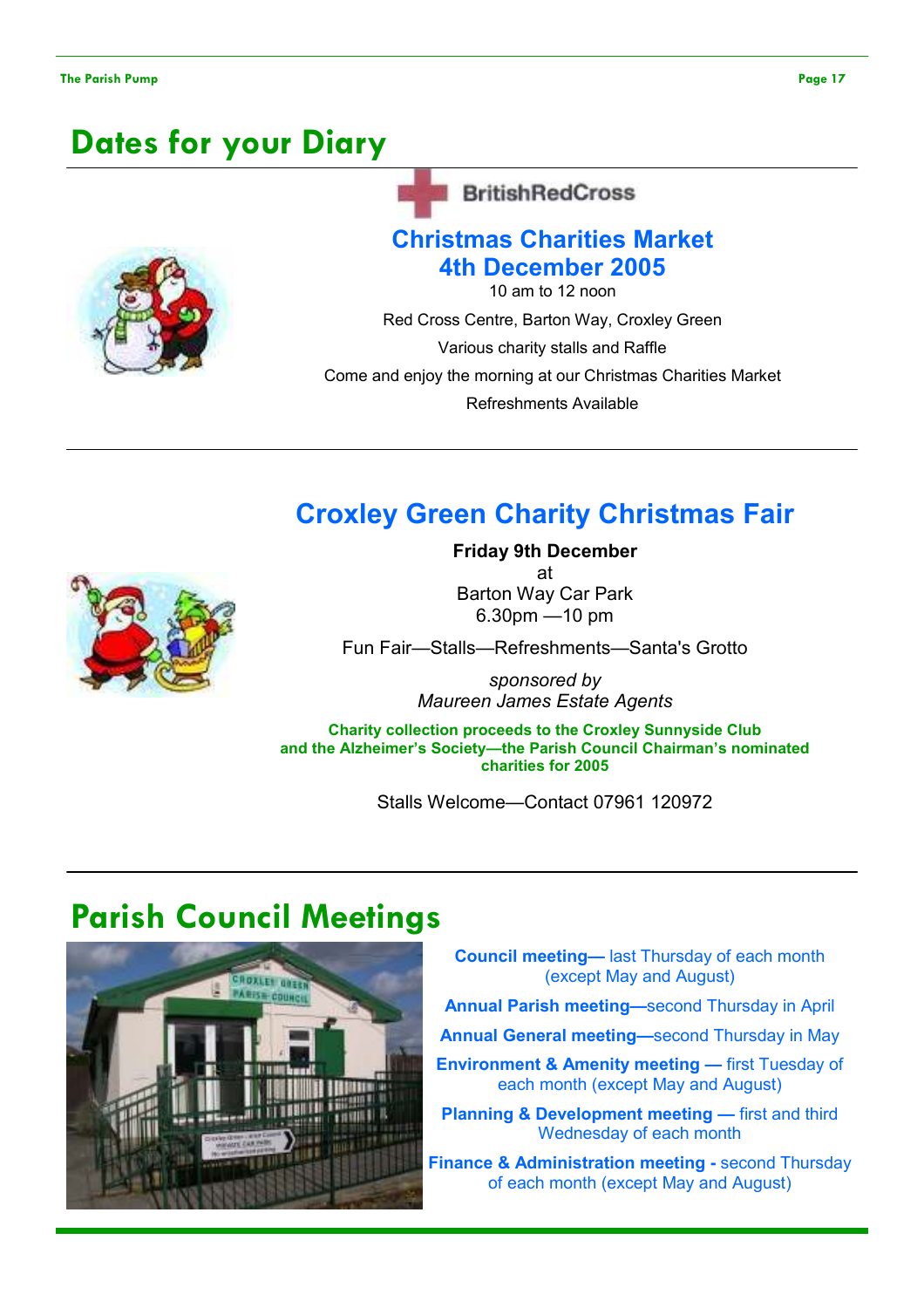# ..we do all the chasing.

www.maureenjamesassociates.com

# Eagle Cars Croxley

139 Watford Road, Croxley Green, Herts WD3 3DY

Tel: 01923 771111 Fax: 01923 718622 Accounts Welcome Courier Service

| <b>Destination</b>        | Car    | 5/6 Seater | 7/8 Seater | <b>15 Seat Minibus</b> |
|---------------------------|--------|------------|------------|------------------------|
| Heathrow T1-T3            | £27.00 | £35.00     | £45.00     | £60.00                 |
| <b>Heathrow T4</b>        | £29.00 | £40.00     | £50.00     | £70.00                 |
| Luton                     | £27.00 | £40.00     | £45.00     | £60.00                 |
| Gatwick                   | £59.00 | £70.00     | £80.00     | £100.00                |
| Stansted                  | £59.00 | £70.00     | £80.00     | £100.00                |
| <b>City Airport</b>       | £60.00 | £70.00     | £80.00     | £100.00                |
| City of London            | £45.00 | £55.00     | £60.00     | £100.00                |
| West End                  | £45.00 | £55.00     | £60.00     | £100.00                |
| Euston/Kings X/St Pancras | £40.00 | £45.00     | £50.00     | £80.00                 |
| Paddington                | £40.00 | £45.00     | £50.00     | £80.00                 |
| Liverpool Street          | £50.00 | £60.00     | £65.00     | £80.00                 |
| Victoria                  | £50.00 | £60.00     | £65.00     | £90.00                 |
| Waterloo                  | £50.00 | £60.00     | £65.00     | £90.00                 |
| <b>Milton Keynes</b>      | £45.00 | £60.00     | £70.00     | £80.00                 |
| Chessington               | £50.00 | £60.00     | £70.00     | £80.00                 |

Note: London prices DO NOT INCLUDE congestion charge

Estate car prices plus £5 Credit Car Bookings Taken Plus VAT plus £5 credit card fee

Airport pickups are plus car park fee Switch or Debit Cards Plus VAT

FROM 14 OCTOBER 2005

Eagle Cars OPENING IN SARRATT

TEL: 01923 270027



results, talk to Maureen James<br>Associates for a Free No Obligation<br>Valuation of your property.

If you are thinking of moving talk to

someone who listens and gets

As the leading independent estate

agent for the local area, our proven

estate agents

141 New Road, Croxley Green Rickmansworth, Hertfordshire WD3 3EN

01923 710500

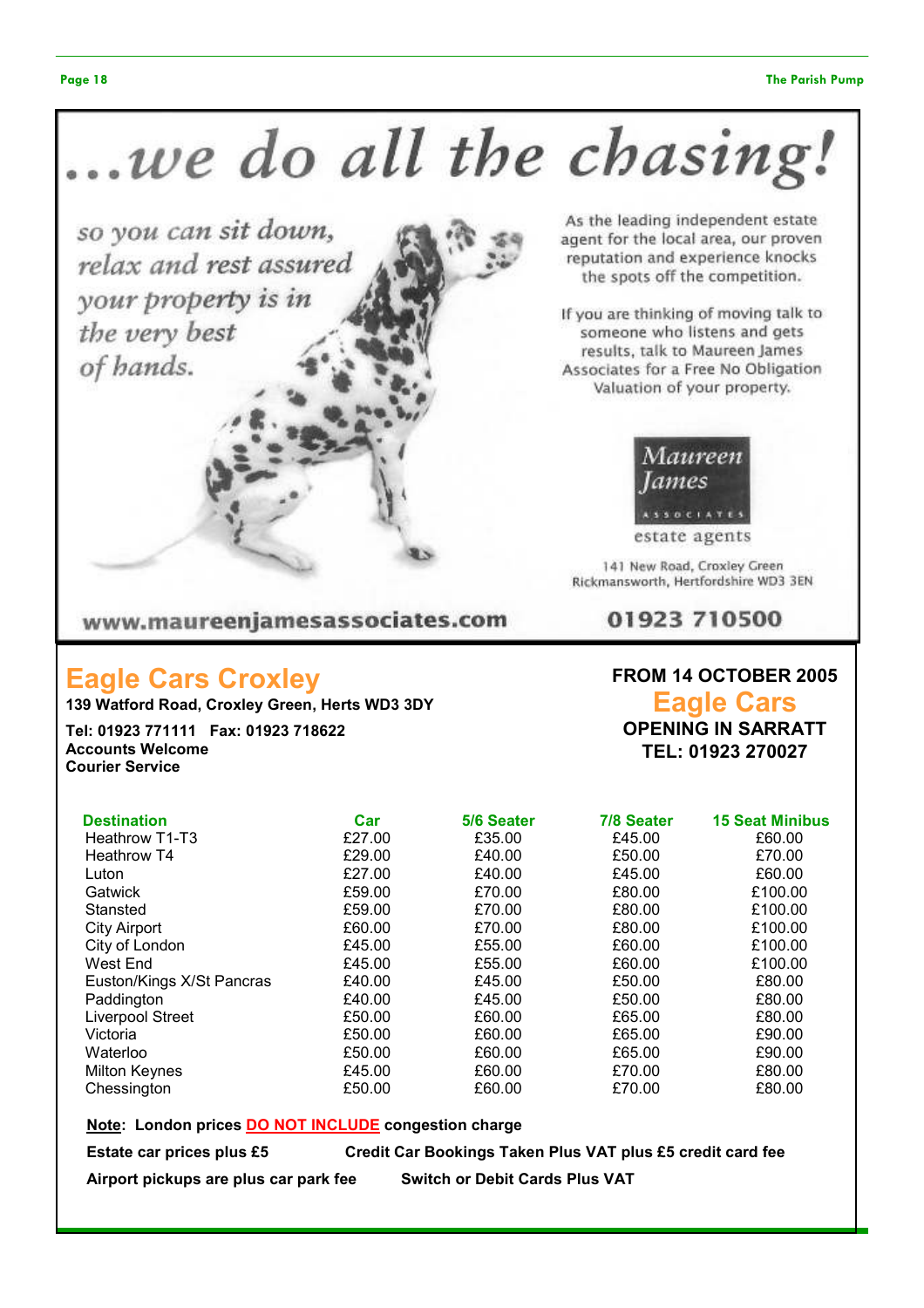## Shop and Business Directory (2)— Baldwins Lane

In this edition of the Parish Magazine, the Shop and Business Directory is concentrating on Baldwins Lane. The Lane is said to be named after Margaret Baldwine whose name first appeared in the Parish Records for 1581. The family settled in South West Hertfordshire in the 15<sup>th</sup> and 16<sup>th</sup> Century and it was William Baldwin who first leased publication in order that the the Manor of Croxley from the Crown in 1538. The two shopping

parades, along with houses, were constructed after the Second World War.

In future editions of the Parish magazine we will focus on shops and other businesses in Croxley Green. We hope eventually to have a complete list available for residents of Croxley Green can see at a glance what a wide and diverse

variety we have. One of the objectives of the Parish Council is to support local businesses so a reminder to you all therefore is to use the shops in Croxley whenever you can.

If you are a business in Croxley and would like to be added to the directory then please call the Parish Office on 01923 710250 or contact us via e-mail at

croxleypc@btconnect.com.



Husse—Home Delivery of Premium Quality Dog and Cat Food Tel: 01923 718664

The Corner Plaice Fish & Chip Shop Tel: 01923 897728

Forbuoys Newsagents & Post Office Tel: 01923 775722

Roberts **Greengrocers** Tel: 01923 774559

We Are Hair For You John The Barber Hairdresser (Unisex) - Barber Tel: 01923 711478

Balfour News Newsagents/Post Office Tel: 01923 228851

Croxley Car Centre Car Sales & Servicing

Tel: 01923 244469

Grocers & Off Licence Tel: 01923 775778

prices"

Londis



"Good Looking Cars, better looking Hardware, Household available now" Tel: 01923 246907



Premier Butchers "Christmas orders being take now"

"Christmas decorations and gift



Bliss Beauty Salon Tel: 01923 771822

Croxley Hardware



Hairdressing & Beauty "Men & Women Welcome" Tel: 01923 222485



vegetables, as well as flowers

As Robert or his son, Paul go to market every day, this accounts for the spanking freshness of the produce on sale. They deliver to

# Roberts Greengrocers—305 Baldwins Lane

When Robert McKenary bought his greengrocery shop from James Evett sixteen years ago, there were six or seven other greengrocers in Croxley Green. Now his is the only one left. Robert sells excellent fruit and



Wilyman Chemist **Pharmacy** Tel: 01923 775696

and pot plants.



schools, restaurants and individual customers.

The staff – Hazel, Carol, Steve and Ken are always friendly and helpful.

Cllr H Seeley